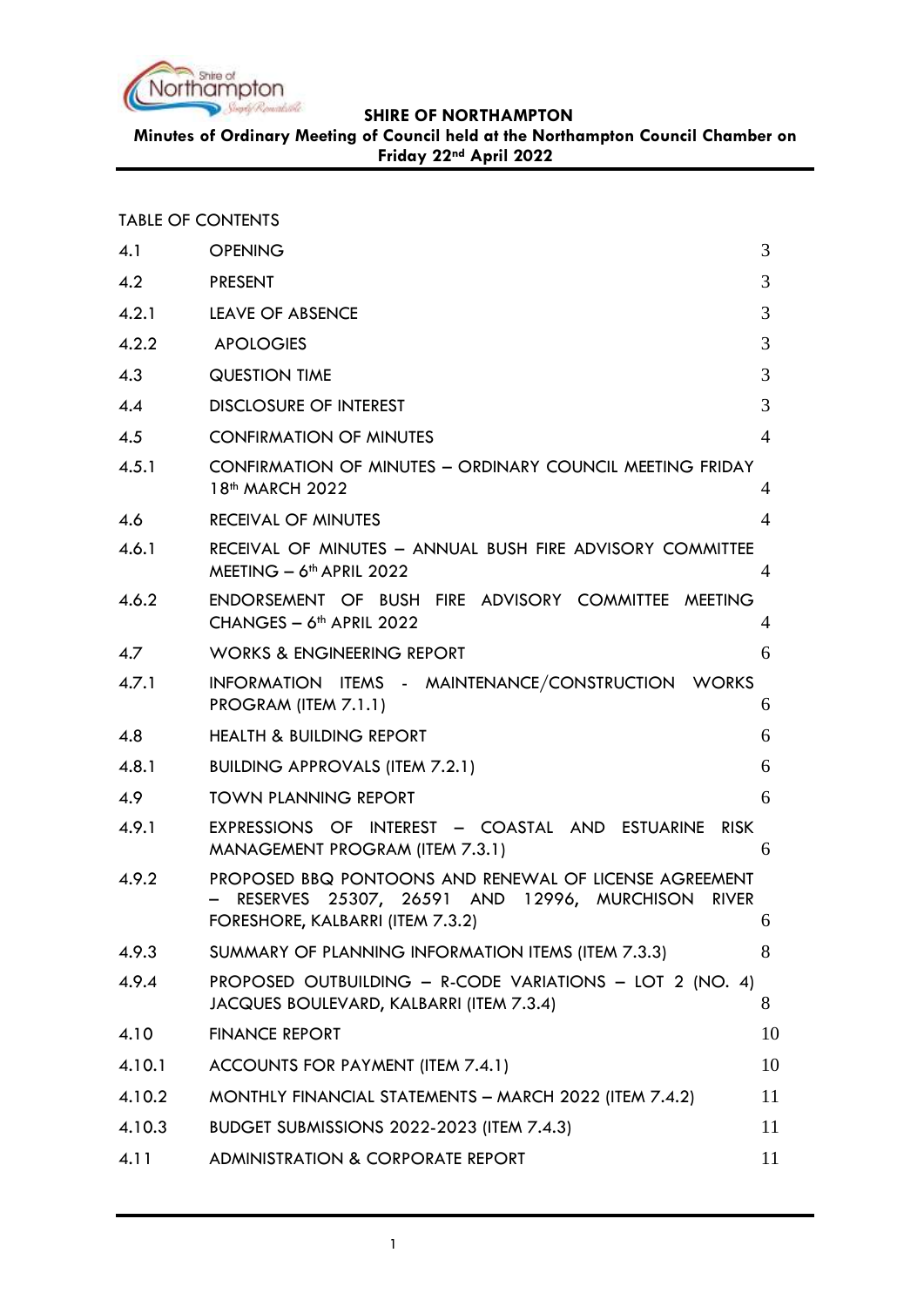

÷.

| Minutes of Ordinary Meeting of Council held at the Northampton Council Chamber on<br>Friday 22 <sup>nd</sup> April 2022 |                                                                                        |    |
|-------------------------------------------------------------------------------------------------------------------------|----------------------------------------------------------------------------------------|----|
| 4.11.1                                                                                                                  | NORTHAMPTON RECREATION GROUNDS ABLUTIONS (ITEM 7.5.1)                                  | 11 |
| 4.11.2                                                                                                                  | OUTDOOR SHOWERS (ITEM 7.5.2)                                                           | 12 |
| 4.11.3                                                                                                                  | LITTLE BAY ROAD - ABORIGINAL HERITAGE SURVEY (ITEM 7.5.3)                              | 12 |
| 4.11.4                                                                                                                  | LEASE - NORTHAMPTON CHILD CARE CENTRE (ITEM 7.5.4)                                     | 12 |
| 4.11.5                                                                                                                  | AUSTRALIAN LOCAL GOVERNMENT ASSOCIATION -<br>NATIONAL<br>GENERAL ASSEMBLY (ITEM 7.5.5) | 13 |
| 4.11.6                                                                                                                  | CEO VEHICLE CHANGEOVER (ITEM 7.5.6)                                                    | 13 |
| 4.11.7                                                                                                                  | CHANGE OF RESERVE PURPOSE - RESERVE 30953 (ITEM 7.5.7)                                 | 14 |
| 4.12                                                                                                                    | PRESIDENT'S REPORT                                                                     | 14 |
| 4.13                                                                                                                    | <b>DEPUTY PRESIDENT'S REPORT</b>                                                       | 15 |
| 4.14                                                                                                                    | <b>COUNCILLORS' REPORTS</b>                                                            | 15 |
| 4.14.1                                                                                                                  | <b>CR PIKE</b>                                                                         | 15 |
| 4.14.2                                                                                                                  | <b>CR STEWART</b>                                                                      | 16 |
| 4.14.3                                                                                                                  | <b>CR GIBB</b>                                                                         | 16 |
| 4.14.4                                                                                                                  | <b>CR SUCKLING</b>                                                                     | 16 |
| 4.15                                                                                                                    | <b>NEW ITEMS OF BUSINESS</b>                                                           | 17 |
| 4.16                                                                                                                    | NEXT MEETING OF COUNCIL                                                                | 17 |
| 4.17                                                                                                                    | <b>CLOSURE</b>                                                                         | 17 |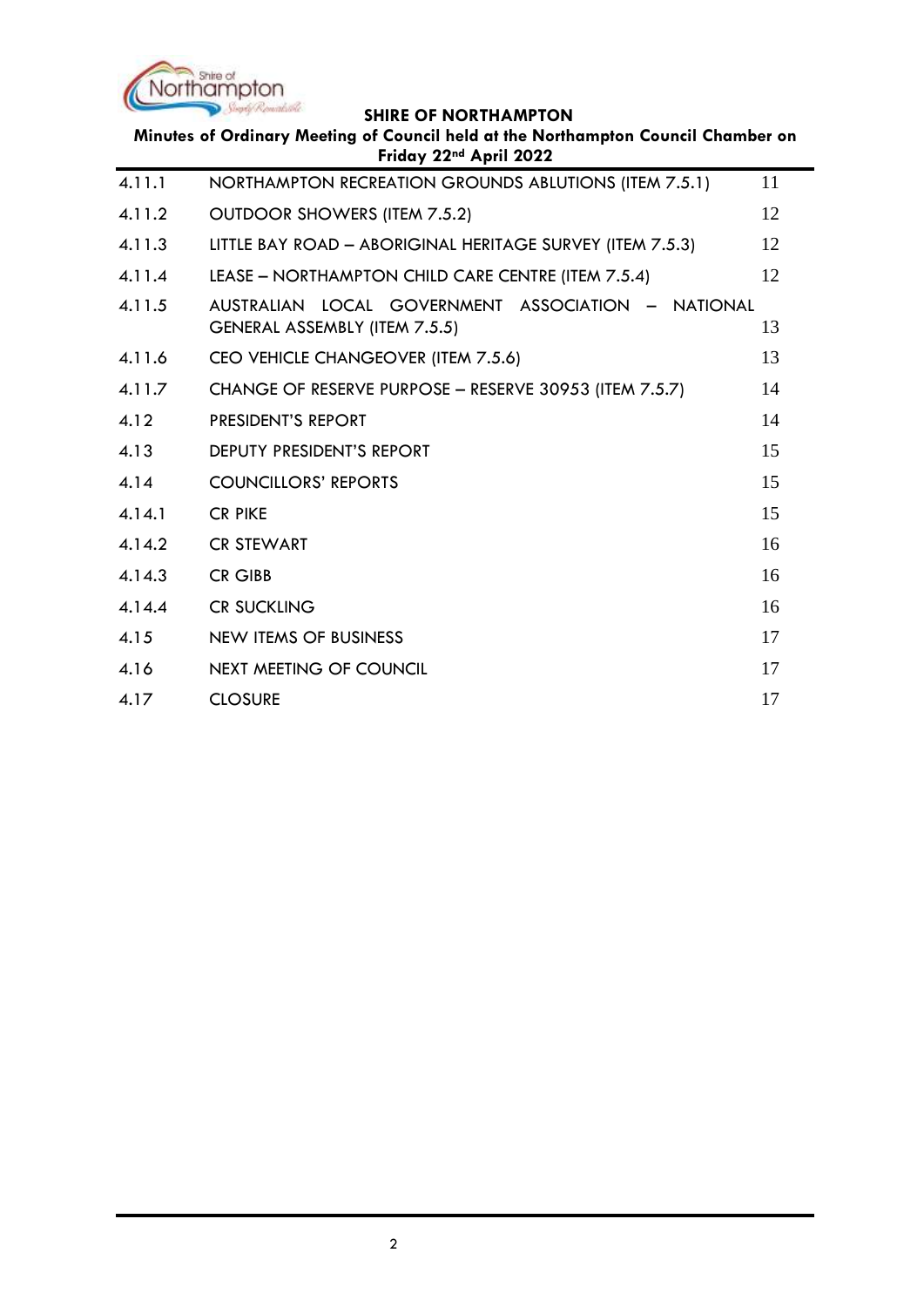

**Minutes of Ordinary Meeting of Council held at the Northampton Council Chamber on Friday 22nd April 2022**

#### <span id="page-2-0"></span>**4.1 OPENING**

The President thanked all Councillors and staff present for their attendance and declared the meeting open at 1.00pm.

## <span id="page-2-1"></span>**4.2 PRESENT**

| Cr L Sudlow               |                                | President        | Northampton Ward |
|---------------------------|--------------------------------|------------------|------------------|
| Cr R Horstman             |                                | Northampton Ward |                  |
| Cr T Gibb                 |                                | Kalbarri Ward    |                  |
| Cr D Pike                 |                                | Kalbarri Ward    |                  |
| Cr R Suckling             |                                | Northampton Ward |                  |
| Cr P Stewart              |                                | Kalbarri Ward    |                  |
| <b>Mr Grant Middleton</b> | Deputy Chief Executive Officer |                  |                  |
| Mrs Michelle Allen        | <b>Planning Officer</b>        |                  |                  |

## <span id="page-2-2"></span>4.2.1 LEAVE OF ABSENCE

Nil

## <span id="page-2-3"></span>4.2.2 APOLOGIES

Cr T Hay Northampton Ward Cr R Burges Kalbarri Ward

## <span id="page-2-4"></span>**4.3 QUESTION TIME**

Nil

## <span id="page-2-5"></span>**4.4 DISCLOSURE OF INTEREST**

Cr STEWART declared an impartiality interest in item 7.3.3 Proposed Outbuilding – Lot 2 (No. 4) Jacques Boulevard, Kalbarri as Cr STEWART employs a member of the applicant's family.

Cr SUDLOW declared an impartiality interest in item 7.5.5 Australian Local Government Association – National General Assembly as Cr SUDLOW is included in the Officer's recommendation as a nominated attendee.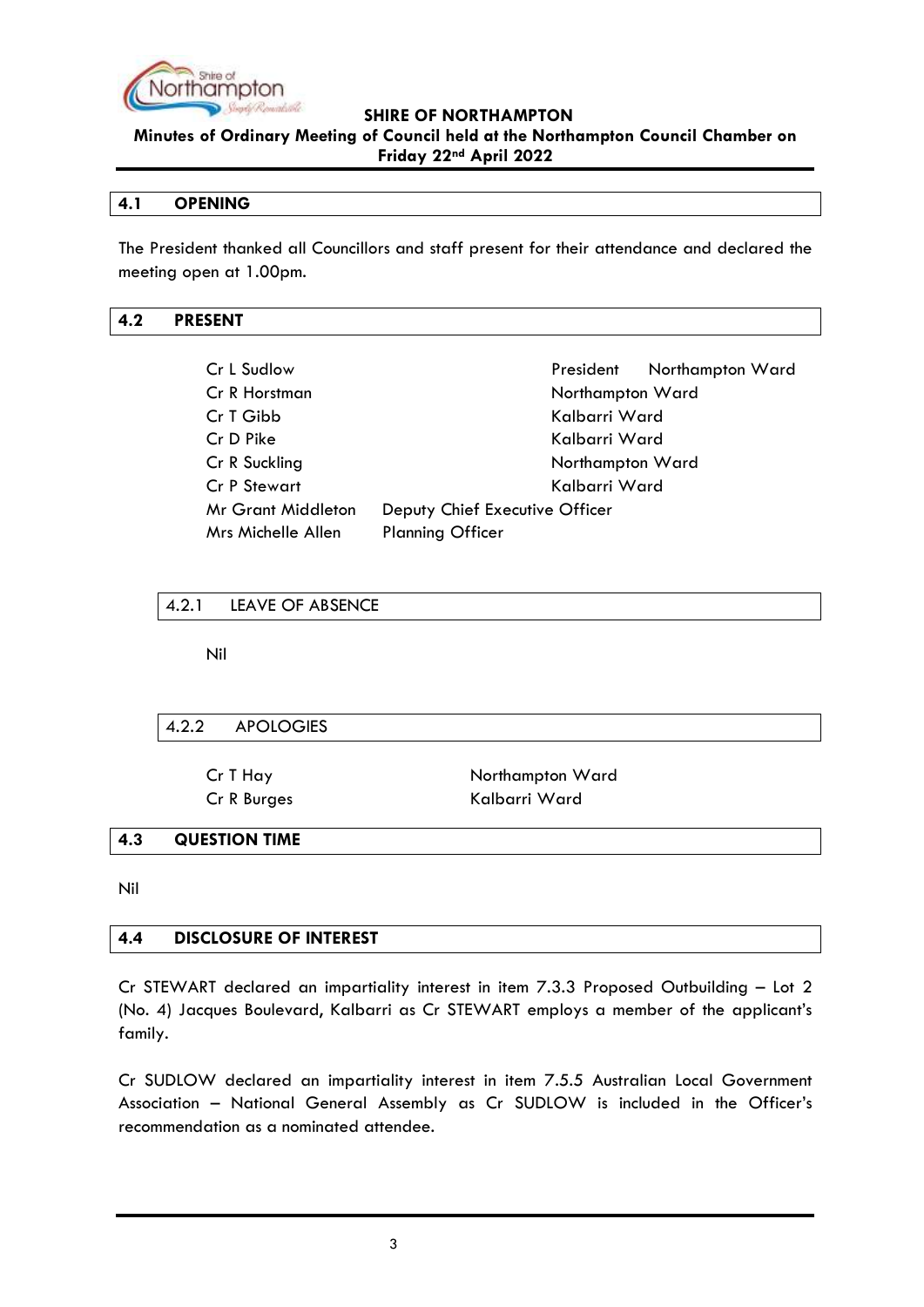

**Minutes of Ordinary Meeting of Council held at the Northampton Council Chamber on Friday 22nd April 2022**

Cr HORSTMAN declared an impartiality interest in item 7.5.5 Australian Local Government Association – National General Assembly as Cr HORSTMAN is included in the Officer's recommendation as a nominated attendee.

## <span id="page-3-1"></span><span id="page-3-0"></span>**4.5 CONFIRMATION OF MINUTES**

4.5.1 CONFIRMATION OF MINUTES – ORDINARY COUNCIL MEETING FRIDAY 18<sup>th</sup> MARCH 2022

Moved Cr STEWART seconded Cr GIBB

That the minutes of the Ordinary Meeting of Council held on the 18<sup>th</sup> March 2022 be confirmed as a true and correct record.

CARRIED 6/0

## <span id="page-3-3"></span><span id="page-3-2"></span>**4.6 RECEIVAL OF MINUTES**

4.6.1 RECEIVAL OF MINUTES – ANNUAL BUSH FIRE ADVISORY COMMITTEE  $MEETING - 6<sup>th</sup> APRIL 2022$ 

Moved Cr SUCKLING, seconded Cr PIKE

That the minutes of the Annual Bush Fire Advisory Committee Meeting held on the 6<sup>th</sup> April 2022 be received.

CARRIED 6/0

<span id="page-3-4"></span>4.6.2 ENDORSEMENT OF BUSH FIRE ADVISORY COMMITTEE MEETING CHANGES  $-6$ <sup>th</sup> APRIL 2022

Moved Cr HORSTMAN, seconded Cr STEWART

That the following changes be adopted for 2022/2023 as recommended by the Bush Fire Advisory Committee:

1. Implement the following restricted and prohibited burning times:

| <b>Restricted Period</b>  | $1/09/2022 - 14/10/2022$ |
|---------------------------|--------------------------|
| <b>Prohibited Burning</b> | 15/10/2022 - 14/02/2023  |
| <b>Restricted Period</b>  | 15/02/2023 - 7/04/2023   |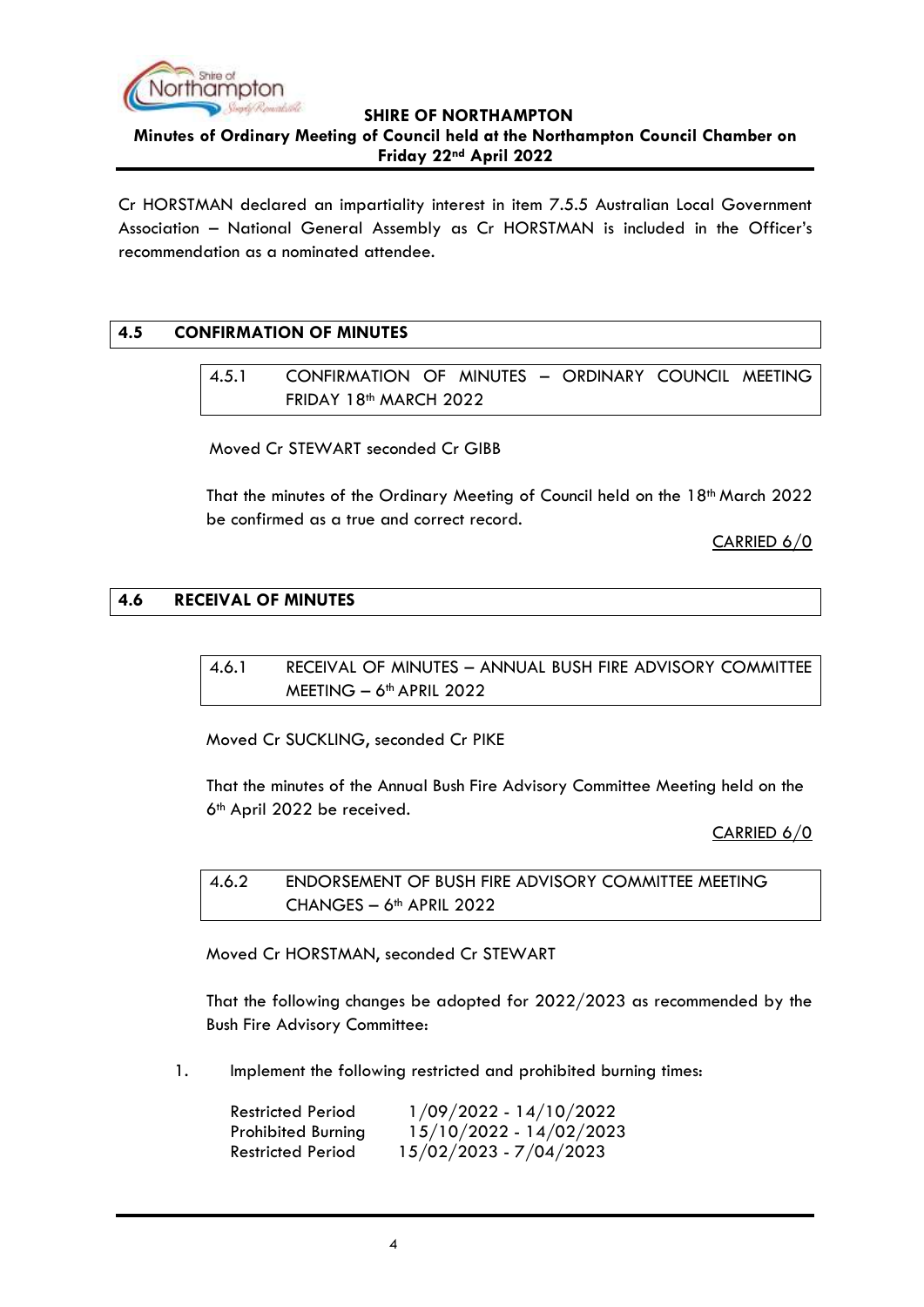

**Minutes of Ordinary Meeting of Council held at the Northampton Council Chamber on Friday 22nd April 2022**

2. Appoint the following Deputy Bush Fire Control Officers:

Mr Len Simmons as Deputy Chief Bush Fire Control Officer – North Mr Scott Bridgeman as Deputy Chief Bush Fire Control Officer – South

3. Appoint the following Fire Control Officers:

Rob McKenzie - Chief Bush Fire Control Officer/Captain Isseka BFB Len Simmons - Deputy Chief Bush Fire Control Officer/Captain Kalbarri VFRS Scott Bridgeman - Deputy Chief Bush Fire Control Officer/Captain Sandy Gully/Alma BFB Dean (Greg) Teakle - Captain - Northampton VFRS Stan Sutherland - Kalbarri VFRS Kyle Carson - Captain - Ajana/Binnu BFB Greg Poett - Captain - Port Gregory/Yallabatharra BFB Lindsay Rowe - Captain - Horrocks BFB Matt Johnson - Captain – Ogilvie BFB Kyle Carson - Captain - Ajana/Binnu BFB Damian Harris – Deputy Captain - Ajana/Binnu BFB Glen Reynolds - Lieutenant - Ajana/Binnu BFB Jerome Drew – Admin Officer - Ajana/Binnu BFB

4. Appoint the following Permit Issuing Officers:

Garry Keeffe – Chief Executive Officer Grant Middleton - Deputy CEO Rob McKenzie - Chief Bush Fire Control Officer/Captain Isseka BFB Ric Davey – Kalbarri Ranger Len Simmons - Deputy Chief Bush Fire Control Officer/Captain Kalbarri VFRS Scott Bridgeman - Deputy Chief Bush Fire Control Officer/Captain Sandy Gully/Alma BFB Dean (Greg) Teakle - Captain - Northampton VFRS Stan Sutherland - Lieutenant - Kalbarri VFRS Greg Poett - Captain - Port Gregory/Yallabatharra BFB Lindsay Rowe - Captain - Horrocks BFB Matt Johnson - Captain – Ogilvie BFB Kyle Carson - Captain - Ajana/Binnu BFB Damian Harris – Deputy Captain - Ajana/Binnu BFB Glen Reynolds - Lieutenant - Ajana/Binnu BFB Jerome Drew – Admin Officer - Ajana/Binnu BFB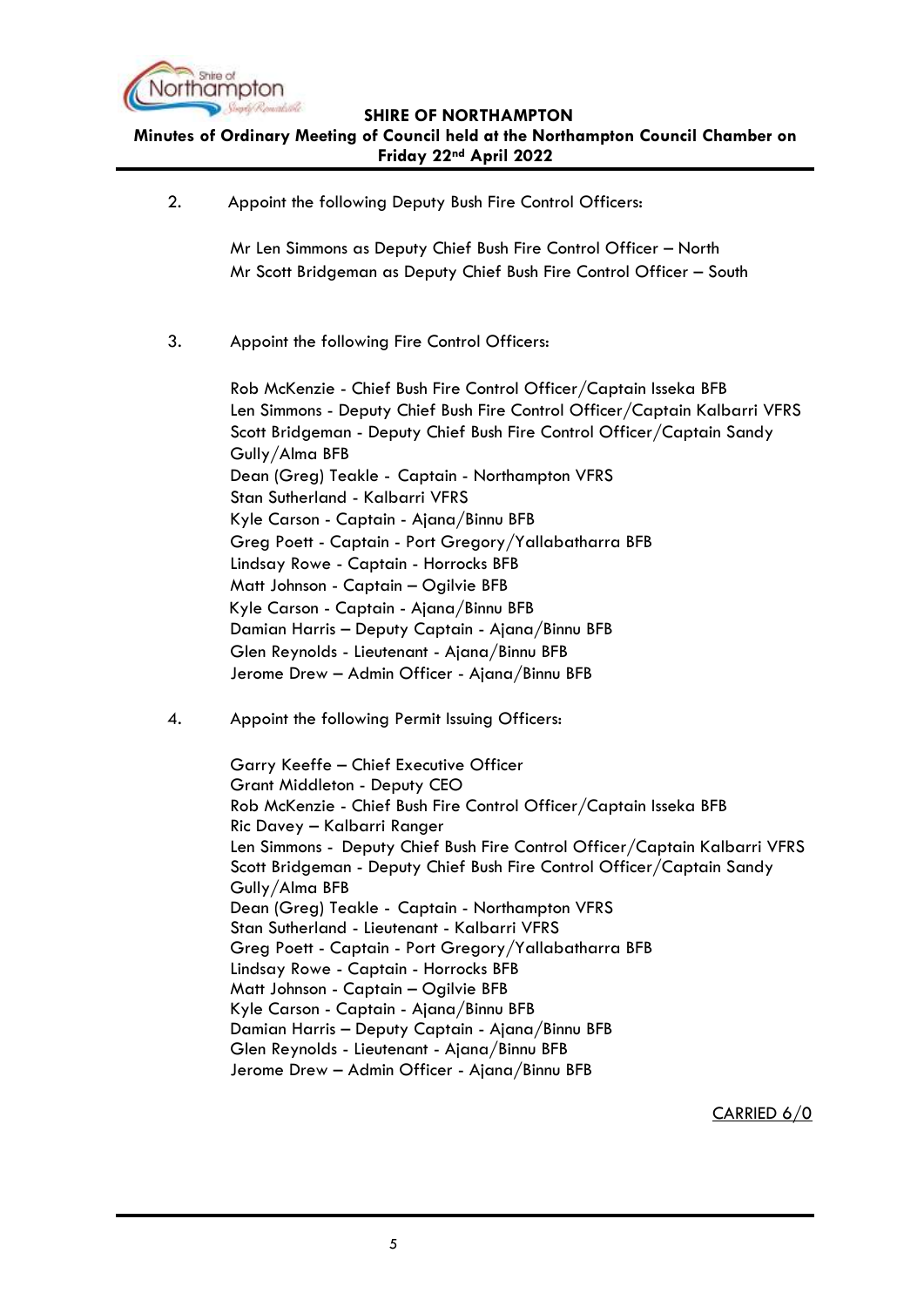

**Minutes of Ordinary Meeting of Council held at the Northampton Council Chamber on Friday 22nd April 2022**

#### <span id="page-5-1"></span><span id="page-5-0"></span>**4.7 WORKS & ENGINEERING REPORT**

4.7.1 INFORMATION ITEMS - MAINTENANCE/CONSTRUCTION WORKS PROGRAM (ITEM 7.1.1)

Noted.

## <span id="page-5-2"></span>**4.8 HEALTH & BUILDING REPORT**

<span id="page-5-3"></span>4.8.1 BUILDING APPROVALS (ITEM 7.2.1)

Noted.

## <span id="page-5-5"></span><span id="page-5-4"></span>**4.9 TOWN PLANNING REPORT**

4.9.1 EXPRESSIONS OF INTEREST – COASTAL AND ESTUARINE RISK MANAGEMENT PROGRAM (ITEM 7.3.1)

Moved Cr SUDLOW seconded Cr STEWART

That Council, due to financial impacts of Cyclone Seroja, defer consideration of the allocation of funds for the ongoing implementation of the Horrocks CHRMAP to the draft 2023/2024 Budget.

CARRIED 6/0

<span id="page-5-6"></span>4.9.2 PROPOSED BBQ PONTOONS AND RENEWAL OF LICENSE AGREEMENT – RESERVES 25307, 26591 AND 12996, MURCHISON RIVER FORESHORE, KALBARRI (ITEM 7.3.2)

Moved Cr GIBB seconded Cr SUCKLING

That Council:

1. Grant Development Approval for the experiential use (BBQ Pontoon Hire) of Reserves 25307, 26591 and 12996 Murchison River Foreshore Kalbarri, with the following conditions: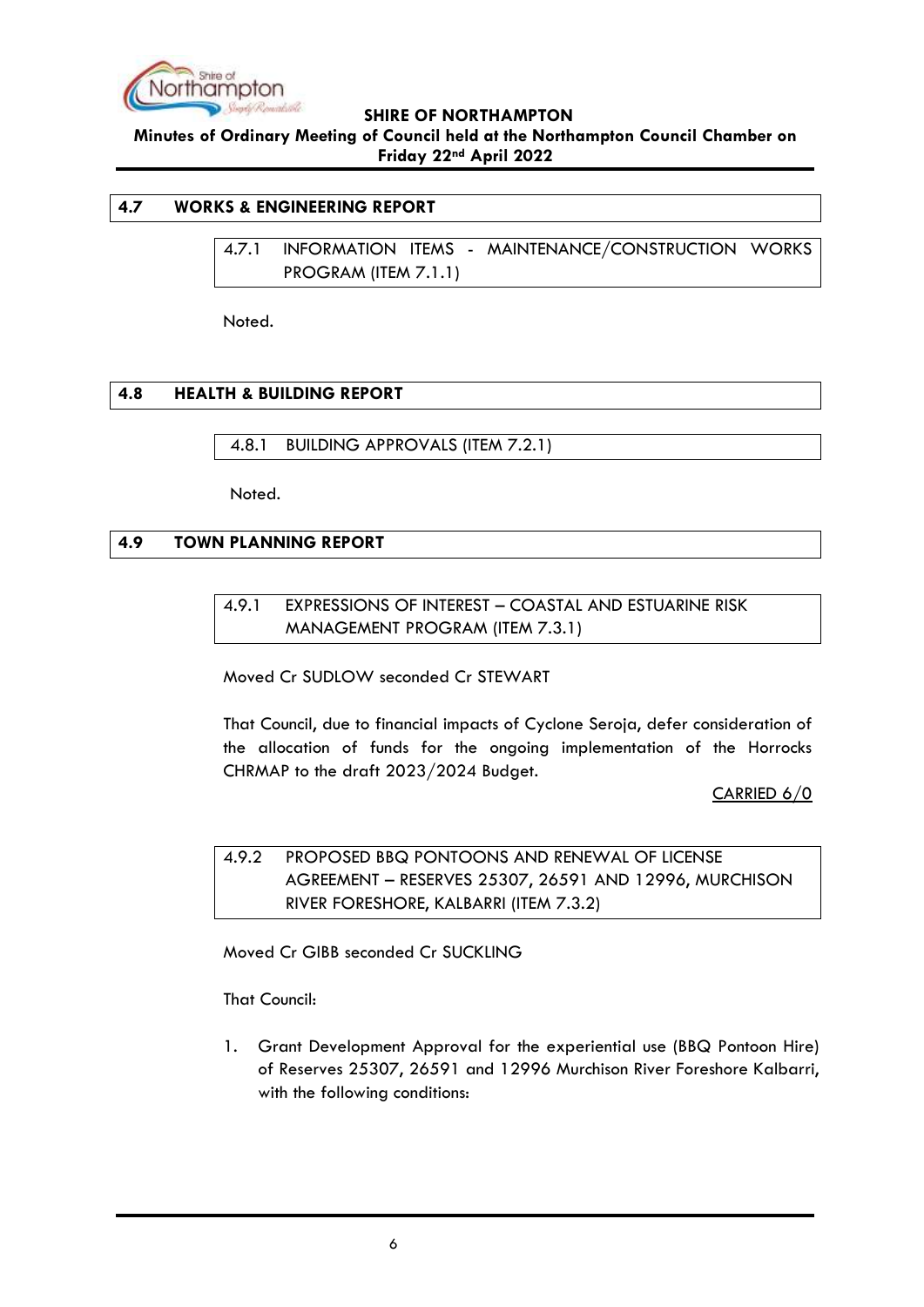

**Minutes of Ordinary Meeting of Council held at the Northampton Council Chamber on Friday 22nd April 2022**

- a. This Development Approval is an approval for the proposed use for the purposes of the Shire of Northampton's *Local Planning Scheme No. 11 – Kalbarri* and the *Planning and Development Act* (2005) only and does not constitute an Agreement/Licence with the Shire of Northampton or the State of Western Australia in their capacities as management bodies of the reserve within which the use is proposed to be located;
- b. The Pontoon Hire shall be limited to two (2) motorised pontoons with trailers;
- c. The Applicant shall contact the Shire of Northampton's Environmental Health Officer to ensure compliance with all environmental health regulations;
- d. The Applicant shall obtain any appropriate approvals for commercial vessel safety with the Australian Maritime Safety Authority, and use approved vessels only, for the two BBQ Pontoons;
- e. The Applicant shall maintain Public Liability Insurance coverage to a minimum of \$20 million, and forward a copy of this certificate to the Shire of Northampton, to comply with the provisions of the Shire of Northampton's *Local Planning Policy – Commercial Recreational Tourism Activity*;
- f. This Development Approval is subject to:

(i) In-principle approval of the Shire in its capacity as management body of the reserve within which the proposed use is to be located;

(ii) Approval of the Minister of Lands in accordance with the provisions of the *Land Administration Act* (1997);

(iii) A License Agreement being entered into by the Applicant and the Shire in accordance with Council's *Local Planning Policy – Commercial Recreational Tourism Activity;*

- g. This Development Approval shall remain valid whilst the License Agreement referred to above remains current and valid, and on the expiration or in the termination of such Licence Agreement, this Development Approval shall cease to be valid;
- 2. Authorise delegation to the Chief Executive Officer and Planning Officer for preparation and execution of the Licence Agreement as per the above, with any disputes to be referred back to Council for final determination; and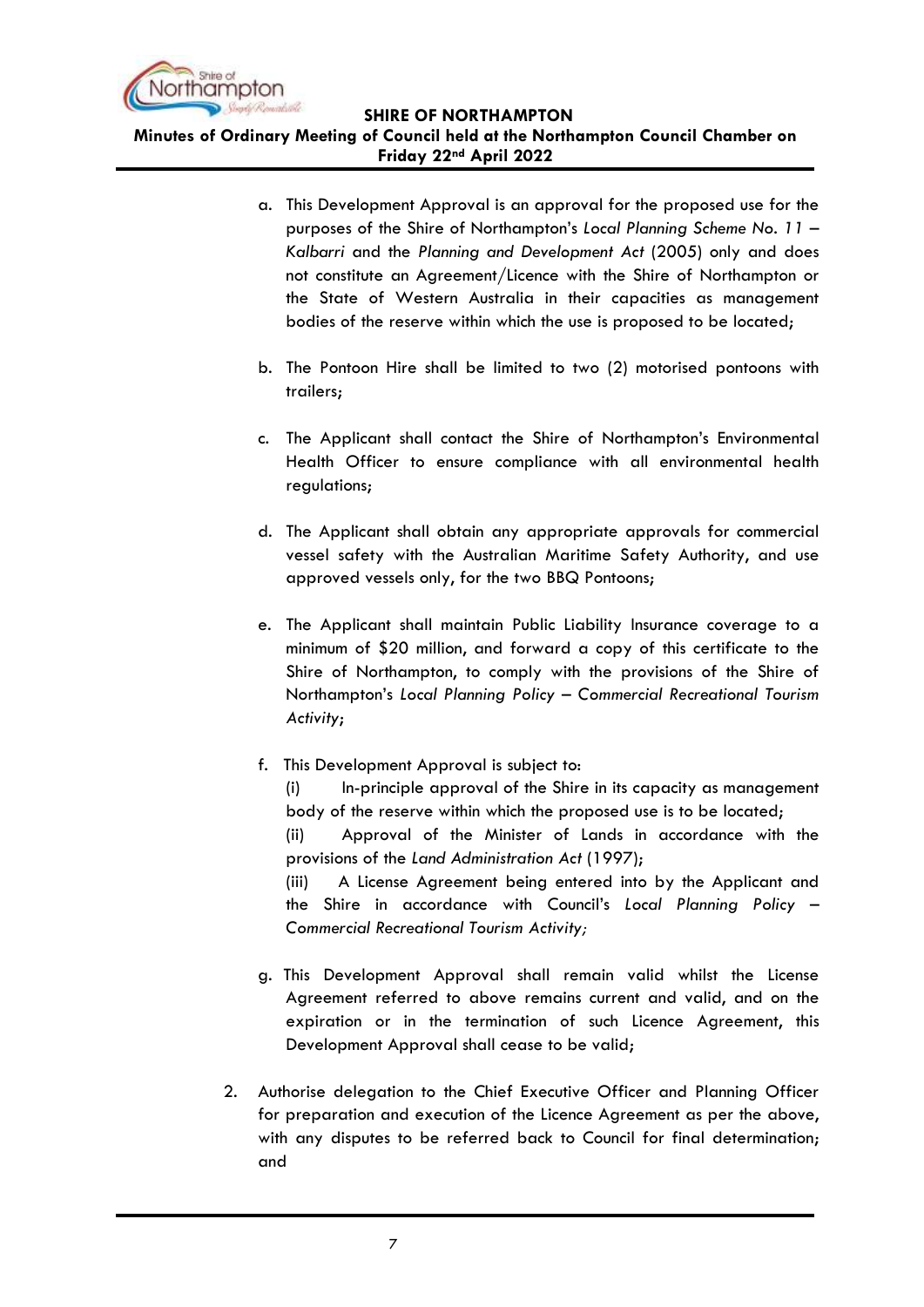

**Minutes of Ordinary Meeting of Council held at the Northampton Council Chamber on Friday 22nd April 2022**

> 3. Refer the License Agreement to the Department of Planning, Lands and Heritage for Ministerial consent.

#### *Advice Notes*

- *1. The Applicant is advised that it is not the responsibility of the local government to ensure that all correct approvals are in place and that all conditions contained within said approvals are upheld during the operations of the business.*
- *2. If an applicant is aggrieved by this determination there is a right (pursuant to the Planning and Development Act 2005) to have the decision reviewed by the State Administrative Tribunal. Such application must be made within 28 days from the date of this notice.*

CARRIED 6/0

## <span id="page-7-0"></span>4.9.3 SUMMARY OF PLANNING INFORMATION ITEMS (ITEM 7.3.3)

**Noted** 

Cr STEWART declared an impartiality interest in item 7.3.3 Proposed Outbuilding – Lot 2 (No. 4) Jacques Boulevard, Kalbarri as Cr STEWART employs a member of the applicant's family.

## <span id="page-7-1"></span>4.9.4 PROPOSED OUTBUILDING – R-CODE VARIATIONS – LOT 2 (NO. 4) JACQUES BOULEVARD, KALBARRI (ITEM 7.3.4)

Moved Cr GIBB, seconded Cr HORSTMAN

That Council grant development approval for the proposed Outbuilding upon Lot 2 (No. 4) Jacques Boulevard, Kalbarri subject to the following conditions:

- 1. Development shall be in accordance with the attached approved plan(s) dated 22 April 2022 and subject to any modifications required as a consequence of any condition(s) of this approval. The endorsed plans shall not be modified or altered without the prior written approval of the local government;
- 2. Any additions to or change of use of any part of the building or land (not the subject of this consent/approval) requires further application and development approval for that use/addition;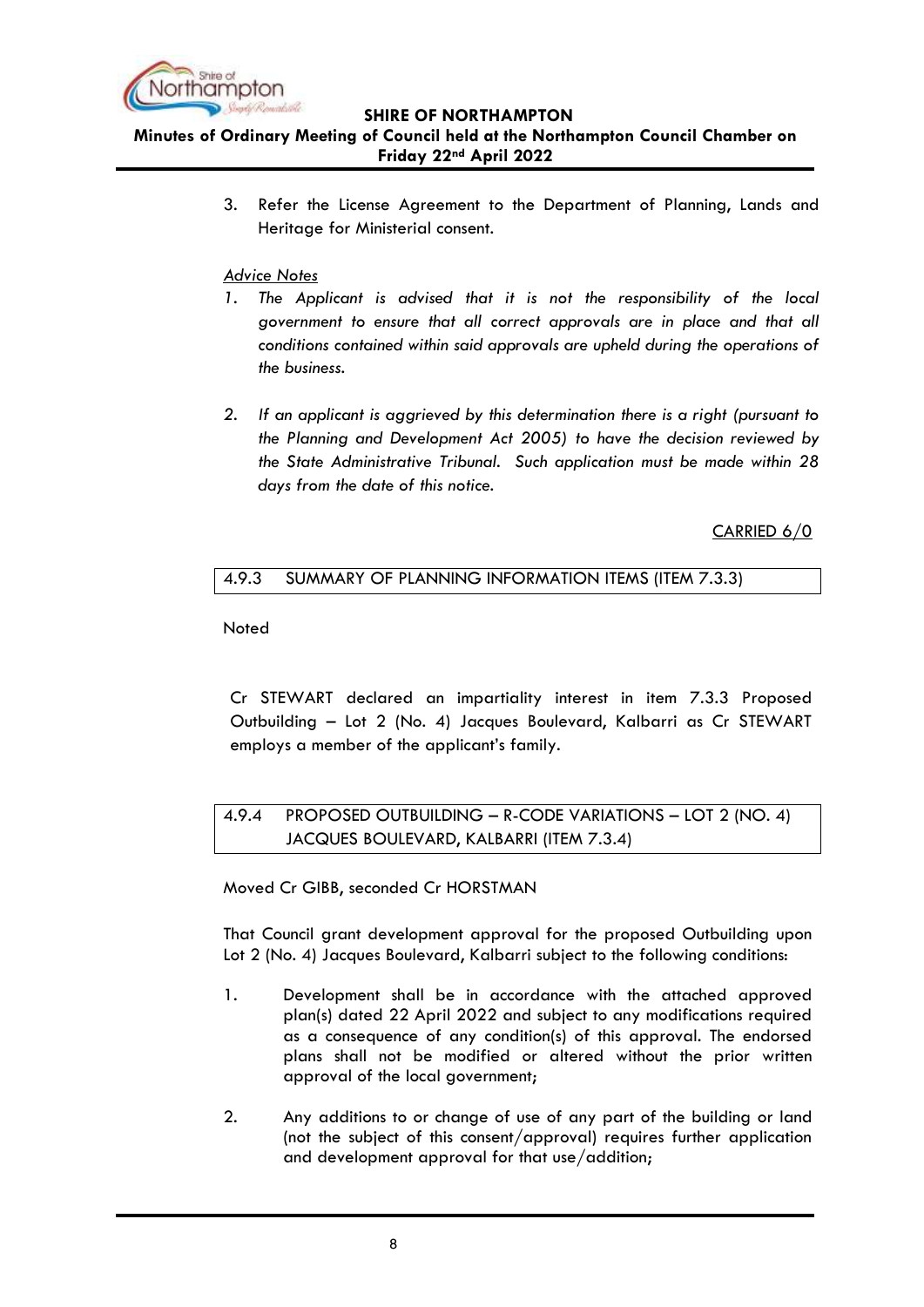

**Minutes of Ordinary Meeting of Council held at the Northampton Council Chamber on Friday 22nd April 2022**

- 3. A building permit shall be issued by the local government prior to the commencement of any work on site;
- 4. The applicant is to prepare, submit and adhere to stormwater and drainage plans to the approval of the Local Government, with all costs met by the applicant;
- 5. Any soils disturbed or deposited on site shall be stabilised to the approval of the local government;
- 6. The proposed outbuilding shall be constructed in materials and colour that matches the existing colorbond fence;
- 7. The roof of the outbuilding shall be constructed using coated metal sheeting (Colorbond) and the use of Zincalume is not permitted;
- 8. The development/land use is to have the necessary clearance/fire separation from the western side boundary as required under the relevant legislation including the Building Act 2011 and National Construction Code Series/Building Code of Australia (as amended):
- 9. Any lighting installed on the building, yard areas or car parking areas shall be located and designed in a manner that ensures:
	- (a) all illumination is confined within the boundaries of the property; and
	- (b) there shall not be any glare nuisance caused to adjoining residents or passing traffic, to the approval of the local government;
- 10. The development/land use is to be located entirely within the property boundary;
- 11. The approved outbuilding component (i.e. named 'shed') is only to be used for general storage purposes associated with the predominant use of the land and shall NOT be used for habitation, commercial or industrial purposes; and
- 12. The use hereby permitted shall not cause injury to or prejudicially affect the amenity of the locality by reason of the emission of smoke, dust, fumes, odour, noise, vibration, waste product or otherwise.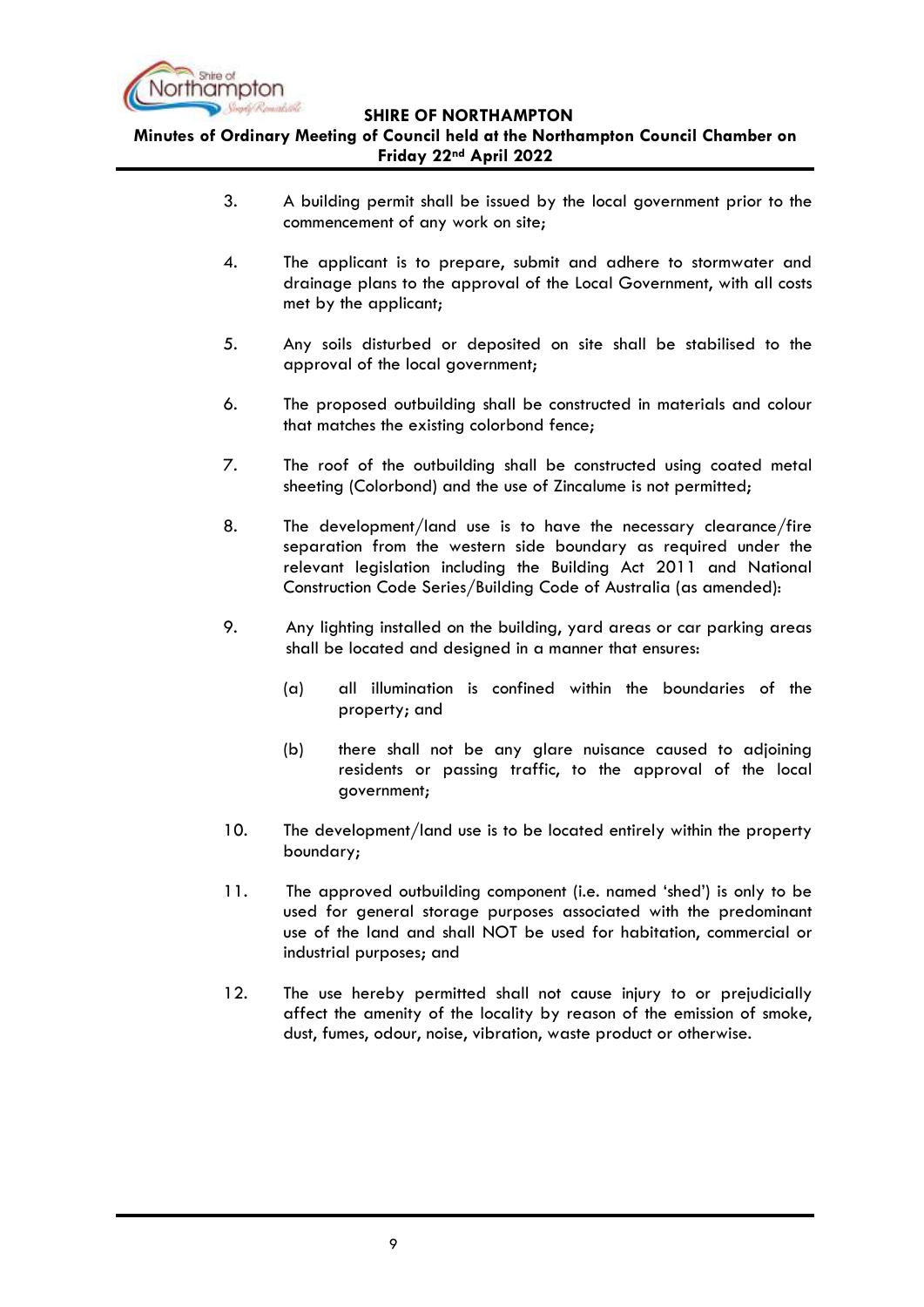

**Minutes of Ordinary Meeting of Council held at the Northampton Council Chamber on Friday 22nd April 2022**

#### *Advice Notes:*

- *Note 1: The Applicant is advised that this development approval does not negate the requirement to comply with the Dividing Fences Act 1961 in relation to the construction and maintenance of a dividing fence. It is the Applicant's responsibility to obtain any additional approvals required before the use lawfully commences.*
- *Note 2: If the development/use the subject of this approval is not substantially commenced within a period of 2 years, or another period specified in the approval after the date of determination, the approval will lapse and be of no further effect.*
- *Note 3. Where an approval has so lapsed, no development must be carried out without the further approval of the local government having first been sought and obtained.*
- *Note 4: With regard to Condition No. 6 and removal of the dividing fence, this approval is subject to contrary private contractual arrangements between the developing owner and the neighbouring owner.*
- *Note 5: With regard to Condition No 10 it is recommended that the services of a licensed surveyor be employed to verify the exact boundary position.*
- *Note 6 If an applicant or owner is aggrieved by this determination there is a right of review by the State Administrative Tribunal in accordance with the Planning and Development Act 2005 Part 14. An application must be made within 28 days of determination.*

CARRIED 6/0

## <span id="page-9-1"></span><span id="page-9-0"></span>**4.10 FINANCE REPORT**

#### 4.10.1 ACCOUNTS FOR PAYMENT (ITEM 7.4.1)

Moved Cr STEWART, seconded Cr SUCKLING

That Municipal Fund Cheques 22191 to 22203 inclusive totalling \$42,811.62, Municipal EFT payments numbered EFT23303 to EFT23407 inclusive totalling \$683,298.75, Trust Fund Cheques 2687 to 2700 totalling \$13,732.27, Direct Debit payments numbered GJ0910 to GJ0918 inclusive totalling \$364,152.29 be passed for payment and the items therein be declared authorised expenditure.

#### CARRIED BY AN ABSOLUTE MAJORITY 6/0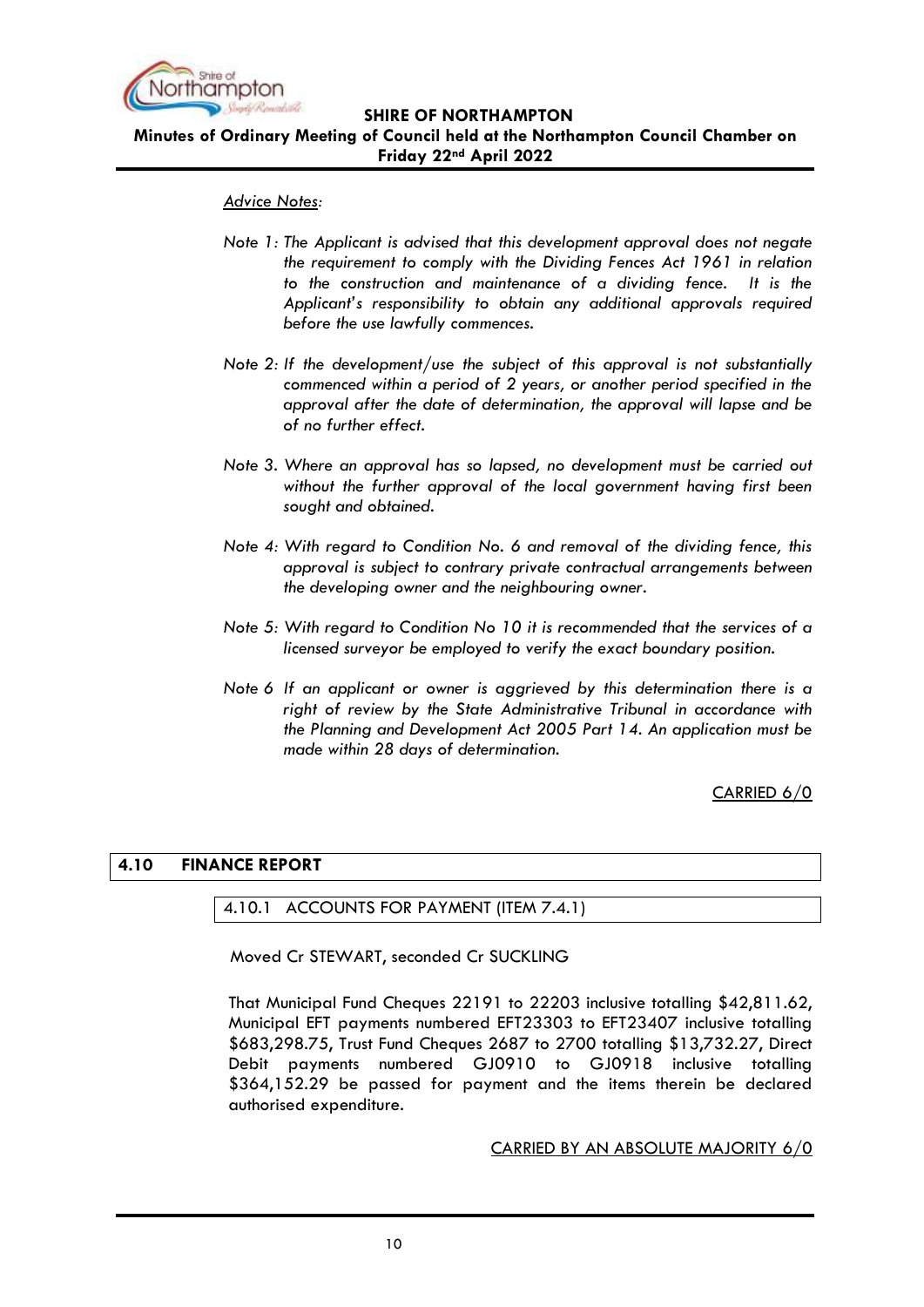

## <span id="page-10-0"></span>**Minutes of Ordinary Meeting of Council held at the Northampton Council Chamber on Friday 22nd April 2022**

4.10.2 MONTHLY FINANCIAL STATEMENTS – MARCH 2022 (ITEM 7.4.2)

Moved Cr PIKE, seconded Cr STEWART

That Council adopts the Monthly Financial Report for the period ending 31st March 2022.

CARRIED 6/0

## <span id="page-10-1"></span>4.10.3 BUDGET SUBMISSIONS 2022-2023 (ITEM 7.4.3)

Moved Cr PIKE, seconded Cr STEWART

That Council will consider the request from the Northampton Bowling Club to be reimbursed the sum of \$4,840 for replacement of the switchboard within the draft 2022/2023 Budget

CARRIED 6/0

## <span id="page-10-3"></span><span id="page-10-2"></span>**4.11 ADMINISTRATION & CORPORATE REPORT**

## 4.11.1 NORTHAMPTON RECREATION GROUNDS ABLUTIONS (ITEM 7.5.1)

Moved Cr SUCKLING seconded Cr HORSTMAN

That Council:

- 1. Selects Landmark for the supply of the five cubicle ablution building at a cost of \$140,000
- 2. Accepts the quote from Wilson Complete to construct the ablution.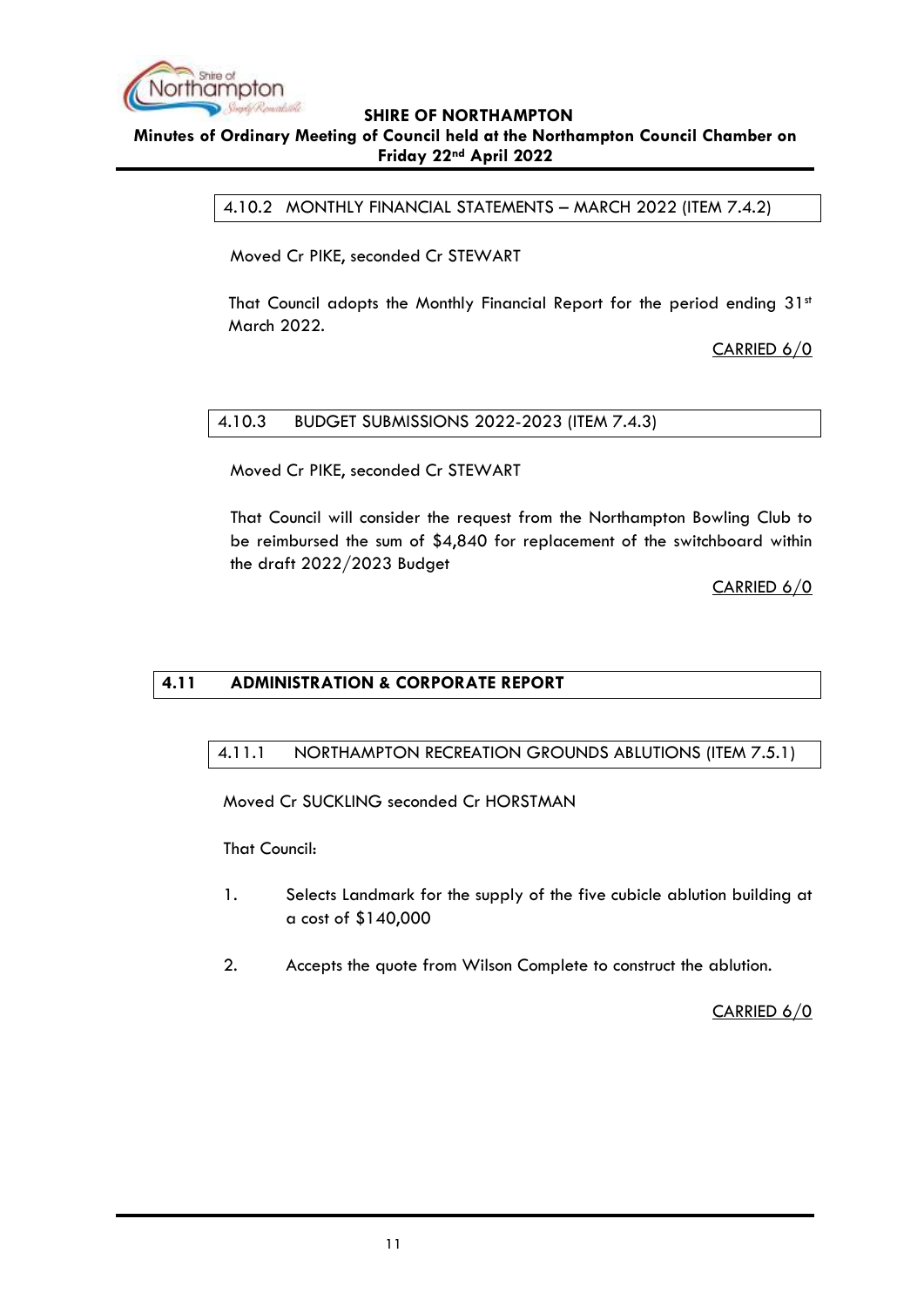

#### <span id="page-11-0"></span>**Minutes of Ordinary Meeting of Council held at the Northampton Council Chamber on Friday 22nd April 2022**

#### 4.11.2 OUTDOOR SHOWERS (ITEM 7.5.2)

Moved Cr SUCKLING, seconded Cr GIBB

That Council list for consideration in the draft 2022/2023 Budget a provision of \$42,000 for the installation of six Beach Solo outdoor showers with foot washes, five at Kalbarri to be located at Chinaman's ablutions (2), Sally's Tree ablutions (2) and the Marina ablutions (1) and one at Horrocks Beach.

CARRIED 6/0

#### <span id="page-11-1"></span>4.11.3 LITTLE BAY ROAD – ABORIGINAL HERITAGE SURVEY (ITEM 7.5.3)

Moved Cr HORSTMAN, seconded Cr SUCKLING

That Council engage the services of Sticks and Stones Cultural Resources Management to undertake an Aboriginal Site Identification Survey for Midden Site 18433 on the Little Bay Road Reserve at estimated cost of \$22,000 and this be declared authorised expenditure.

## CARRIED BY AN ABSOLUTE MAJORITY 6/0

## <span id="page-11-2"></span>4.11.4 LEASE – NORTHAMPTON CHILD CARE CENTRE (ITEM 7.5.4)

Cr HORSTMAN acknowledged the work undertaken by Staff over a period of eight (8) years and formally thanked them for their assistance to maintain the operation of the Northampton Child Care Centre for that time.

## Moved Cr SUCKLING, seconded Cr STEWART

That Council approve the leasing of Lot 483 Stephen Street, Northampton, being the Northampton Child Care Centre, for a term of ten years at a peppercorn rent of \$1 per annum and Council continue to maintain the lawns and gardens at the Centre.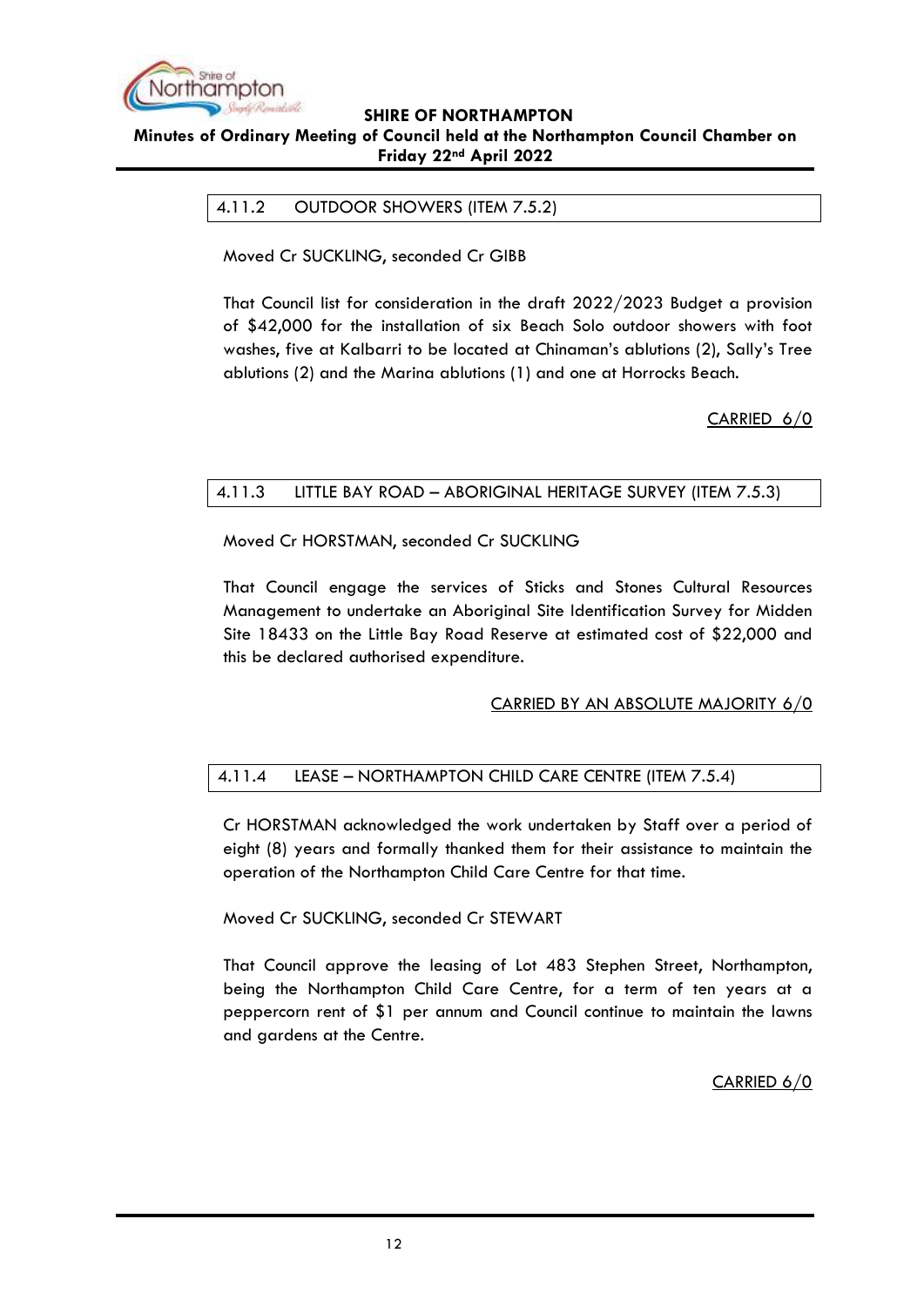

#### **Minutes of Ordinary Meeting of Council held at the Northampton Council Chamber on Friday 22nd April 2022**

Cr SUDLOW declared an impartiality interest in item 7.5.5 Australian Local Government Association – National General Assembly as Cr SUDLOW is included in the Officer's recommendation as a nominated attendee.

Cr HORSTMAN declared an impartiality interest in item 7.5.5 Australian Local Government Association – National General Assembly as Cr HORSTMAN is included in the Officer's recommendation as a nominated attendee.

Council acknowledged the disclosure of impartiality interests declared by Cr SUDLOW and Cr HORSTMAN and authorised Cr SUDLOW and Cr HORSTMAN to remain in the meeting and abstain from voting on Item 7.5.5 Council agreed for Cr SUDLOW to remain as Presiding Member.

## <span id="page-12-0"></span>4.11.5 AUSTRALIAN LOCAL GOVERNMENT ASSOCIATION – NATIONAL GENERAL ASSEMBLY (ITEM 7.5.5)

Moved Cr SUCKLING seconded Cr GIBB

That Council

- 1. Note the attendance of the CEO to the Australian Local Government Association National General Assembly to present at the Regional Forum Section of the Assembly.
- 2. Approve the Shire President and Deputy President to attend the Regional Forum and the Australian Local Government Association National General Assembly.

CARRIED 4/0

## <span id="page-12-1"></span>4.11.6 CEO VEHICLE CHANGEOVER (ITEM 7.5.6)

Moved Cr STEWART, seconded Cr GIBB

Council commits to the changing over of the CEO vehicle and sale of the current Toyota Prado and this purchase and sale be committed in the 2022/23 Budget.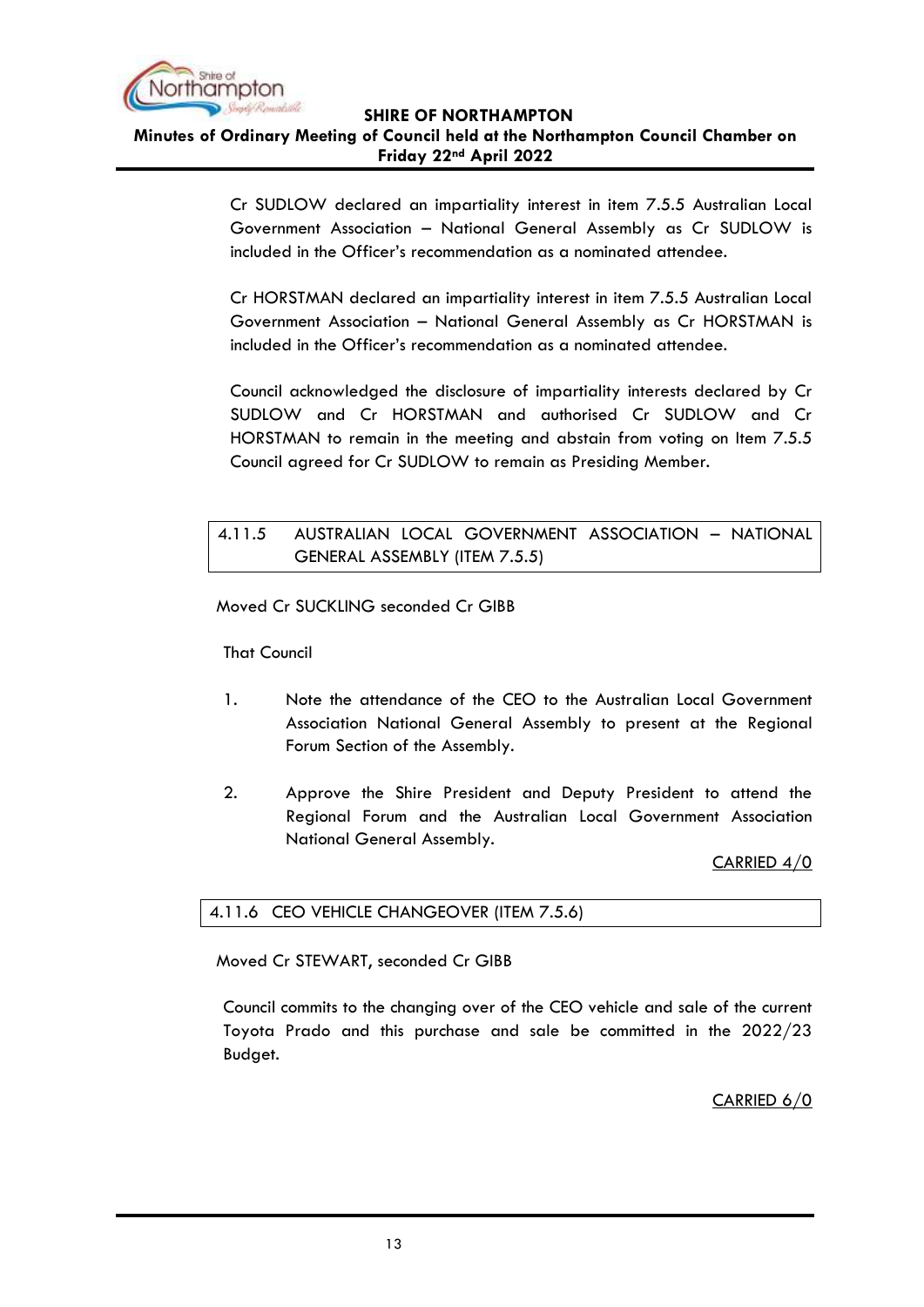

## <span id="page-13-0"></span>**SHIRE OF NORTHAMPTON Minutes of Ordinary Meeting of Council held at the Northampton Council Chamber on Friday 22nd April 2022**

4.11.7 CHANGE OF RESERVE PURPOSE – RESERVE 30953 (ITEM 7.5.7)

Moved Cr SUCKLING, seconded Cr HORSTMAN

That Council approve and request the Department of Planning Lands and Heritage to amend the purpose of Reserve 30953 from "recreation" to "recreation and community purposes".

CARRIED 6/0

#### <span id="page-13-1"></span>**4.12 PRESIDENT'S REPORT**

Since the last Council meeting Cr SUDLOW reported on her attendance at:

- 24/03/2022 Drought Resilience Planning Group, Zoom meeting
- 24/03/2022 Northern Agri Group Autumn Field Day, Binnu
- 25/03/2022 Western Australian Football Commission and East Fremantle Football Club Planning Group, Zoom meeting
- 28/03/2022 Regional Roads Group, Zoom meeting
- 04/04/2022 Meeting with Western Power representatives and Annabel Keogh, Policy Advisor to Honourable Bill Johnston MLA
- 08/04/2022 Western Australian Football Commission and East Fremantle Football Club Planning Group, Zoom meeting
- 12/04/2022 Honourable Mia Davies MLA, Honourable Shane Love MLA and Honourable Martin Aldridge MLC, Northampton Council Chambers
- 19/04/2022 Senator the Honourable Brigitte McKenzie, Federal Minister for Emergency Management and National Recovery and Resilience, Kalbarri
- 22/04/2022 Western Australian Football Commission and East Fremantle Football Club Planning Group, Zoom meeting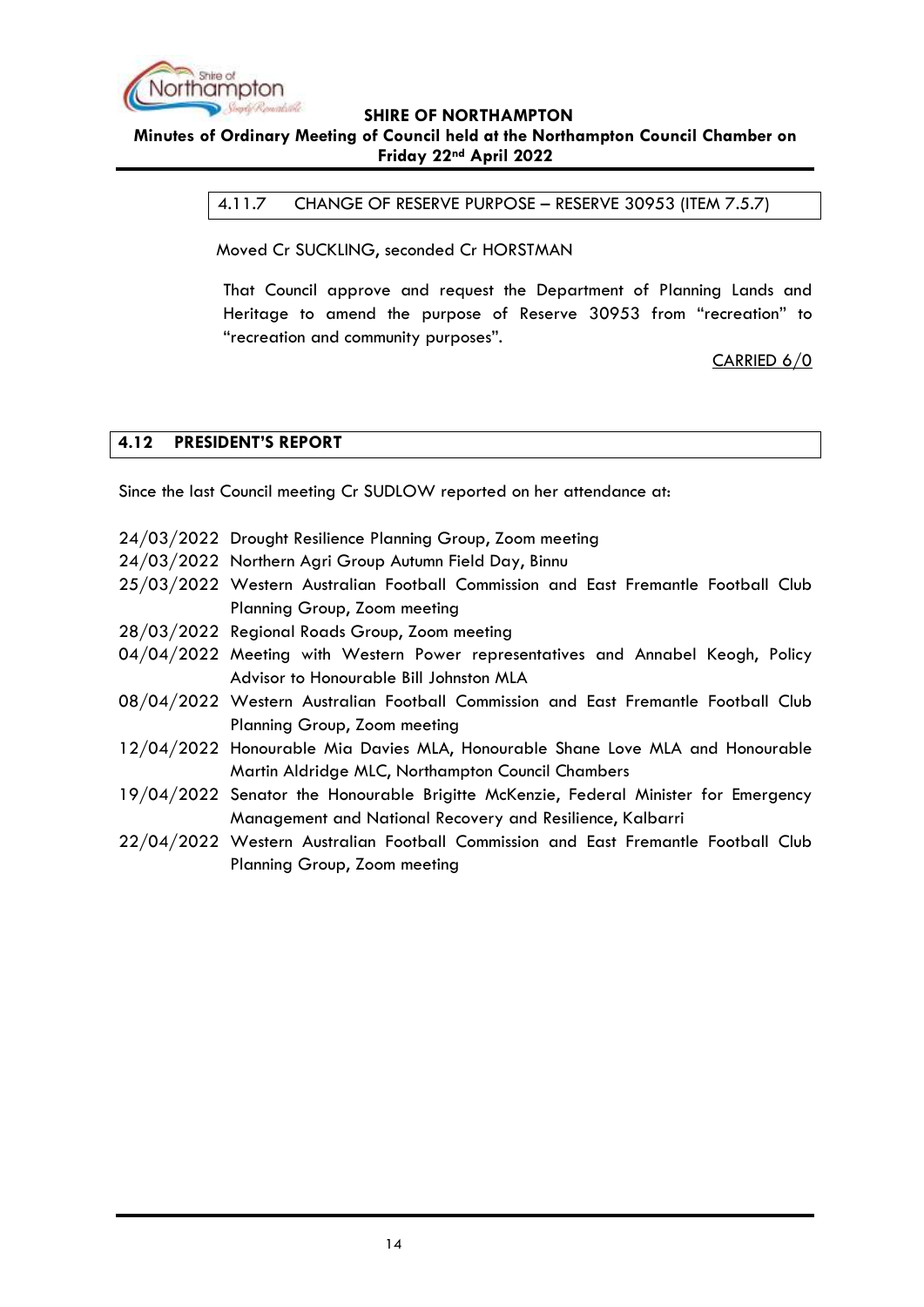

**Minutes of Ordinary Meeting of Council held at the Northampton Council Chamber on Friday 22nd April 2022**

#### <span id="page-14-0"></span>**4.13 DEPUTY PRESIDENT'S REPORT**

Since the last Council meeting Cr HORSTMAN reported on his attendance at:

| 04/04/2022 Meeting with Western Power representatives and Annabel Keogh, Policy                                    |  |
|--------------------------------------------------------------------------------------------------------------------|--|
| Advisor to Honourable Bill Johnston MLA                                                                            |  |
| 05/04/2022 Post-Budget speech, Patrick Gorman MP, Online presentation                                              |  |
| 06/04/2022 Operational Area Support Group (Midwest and Murchison), Zoom meeting                                    |  |
| 08/04/2022 Western Australian Football Commission and East Fremantle Football Club                                 |  |
| Planning Group, Zoom meeting                                                                                       |  |
| 12/04/2022 Honourable Mia Davies MLA, Honourable Shane Love MLA and Honourable                                     |  |
| Martin Aldridge MLC, Northampton Council Chambers                                                                  |  |
| 13/04/2022 Operational Area Support Group (Midwest and Murchison), Zoom meeting                                    |  |
| 15/04/2022 Western Australian Football Commission and East Fremantle Football Club                                 |  |
| Planning Group, Zoom meeting                                                                                       |  |
| 19/04/2022 Local Recovery Coordination Group, Zoom meeting                                                         |  |
| 19/04/2022 Senator the Honourable Brigitte McKenzie, Federal Minister for Emergency                                |  |
| Management and National Recovery and Resilience, Kalbarri                                                          |  |
| 21/04/2022 Northampton Community Centre Committee Meeting, Northampton                                             |  |
| 22/04/2022 Western Australian Football Commission and East Fremantle Football Club<br>Planning Group, Zoom meeting |  |

## <span id="page-14-2"></span><span id="page-14-1"></span>**4.14 COUNCILLORS' REPORTS**

#### 4.14.1 CR PIKE

Since the last Council meeting Cr PIKE reported on his attendance at:

19/04/2022 Senator the Honourable Brigitte McKenzie, Federal Minister for Emergency Management and National Recovery and Resilience, Kalbarri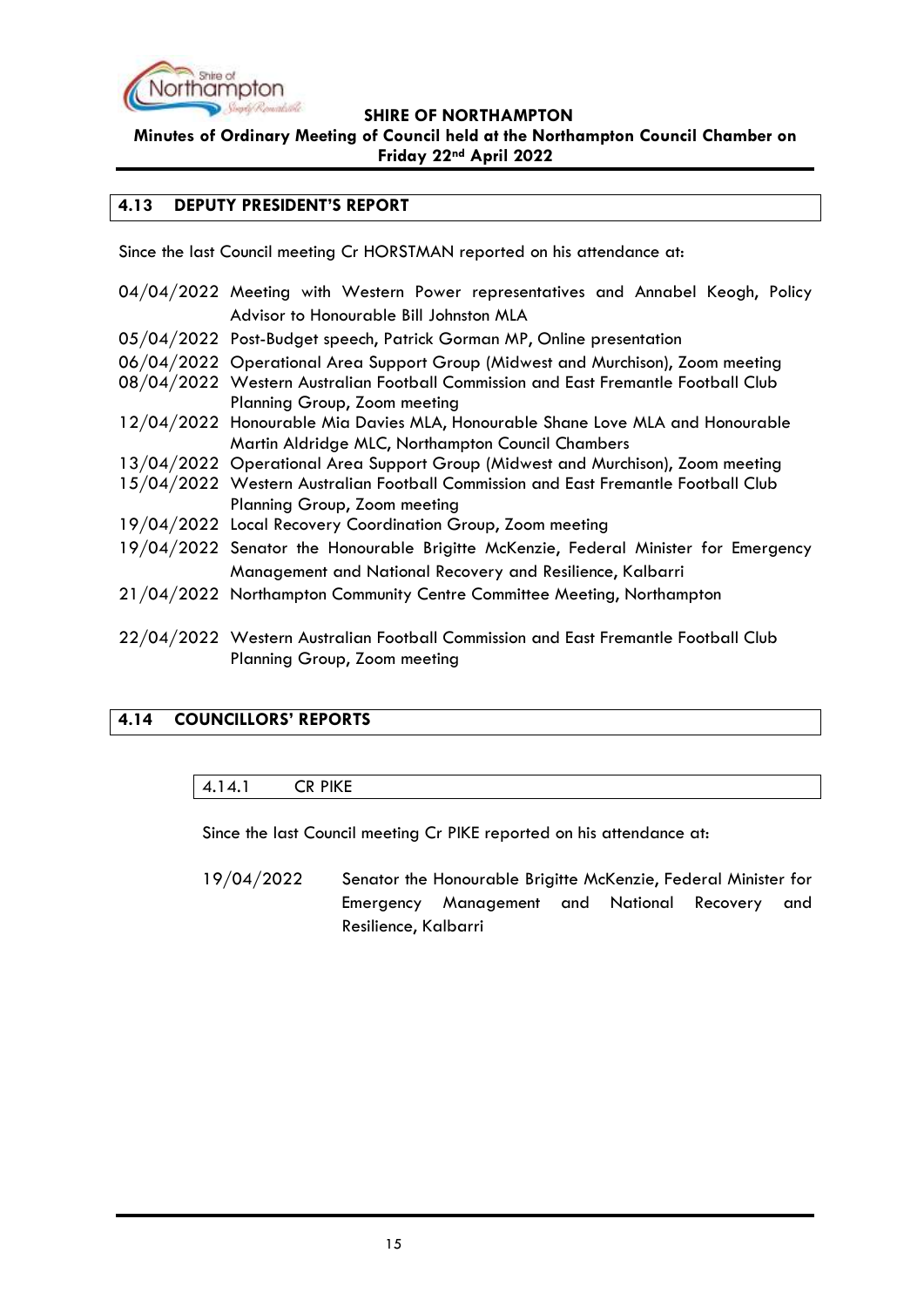

#### <span id="page-15-0"></span>**Minutes of Ordinary Meeting of Council held at the Northampton Council Chamber on Friday 22nd April 2022**

## 4.14.2 CR STEWART

Since the last Council meeting Cr STEWART reported on his attendance at:

| 30/03/2022 | Kalbarri Development Association, Kalbarri                     |  |  |
|------------|----------------------------------------------------------------|--|--|
| 31/03/2022 | Kalbarri Sport and Recreation Association, Kalbarri            |  |  |
| 04/04/2022 | Murchison Green Hydrogen Project, Kalbarri                     |  |  |
| 05/04/2022 | Tourism WA - Coral Coast, Kalbarri                             |  |  |
| 19/04/2022 | Senator the Honourable Brigitte McKenzie, Federal Minister for |  |  |
|            | Management and National Recovery<br>Emergency<br>and           |  |  |
|            | Resilience, Kalbarri                                           |  |  |

## <span id="page-15-1"></span>4.14.3 CR GIBB

Since the last Council meeting Cr GIBB reported on his attendance at:

| 22/03/2022 | Local Recovery Coordination Group, Zoom meeting     |
|------------|-----------------------------------------------------|
| 31/03/2022 | Kalbarri Sport and Recreation Association, Kalbarri |

## <span id="page-15-2"></span>4.14.4 CR SUCKLING

Since the last Council meeting Cr SUCKLING reported on her attendance at:

12/04/2022 Honourable Mia Davies MLA, Honourable Shane Love MLA and Honourable Martin Aldridge MLC, Northampton Council Chambers 19/04/2022 Senator the Honourable Brigitte McKenzie, Federal Minister for Emergency Management and National Recovery and Resilience, Kalbarri